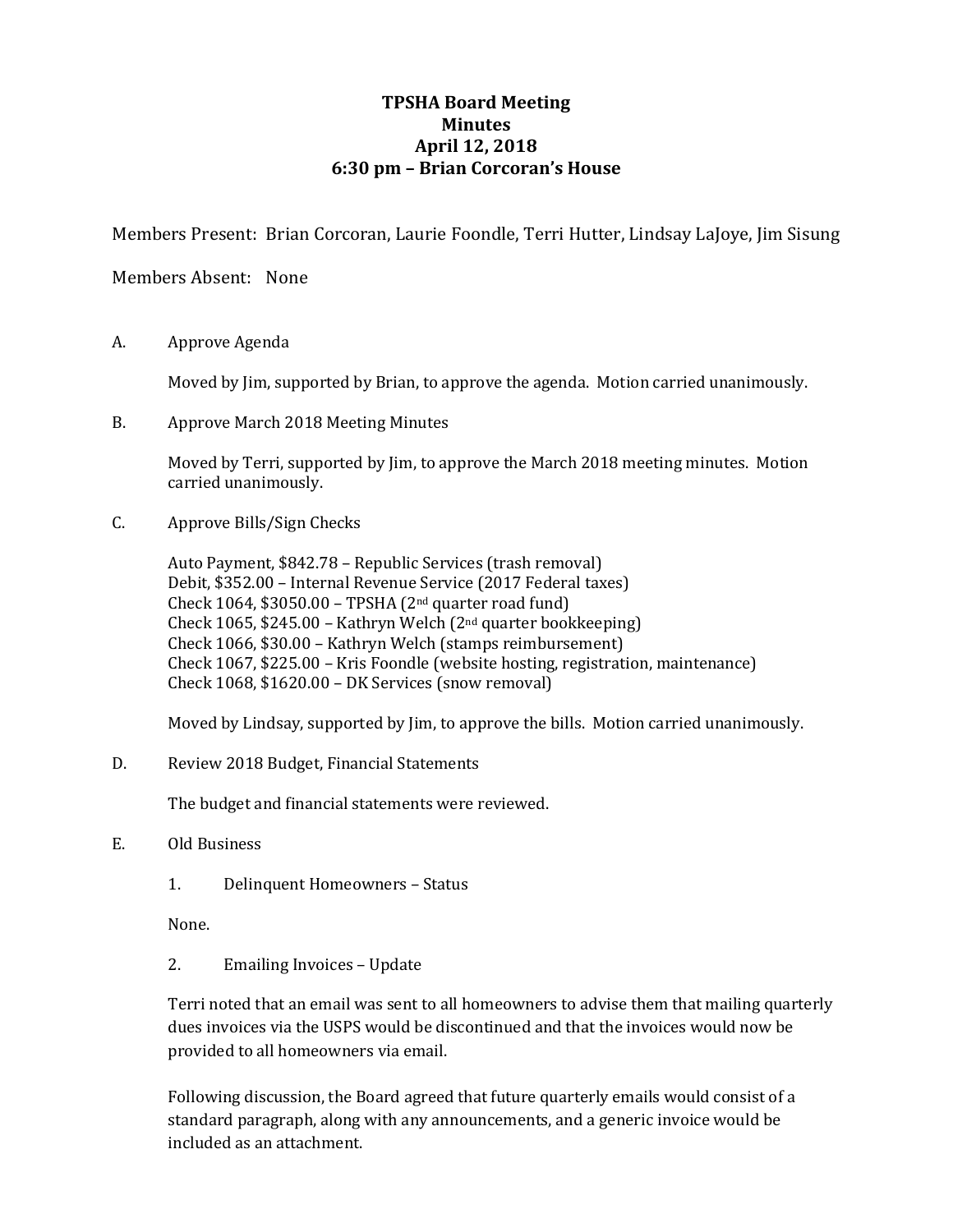### 3. Snow Removal Contract – Update

Brian stated that he would talk with DK Services closer to the fall/winter season to discuss the snow plow threshold of two inches versus three inches.

# 4. 2017 Tax Return – Update

Terri provided an update to the 2017 Federal Income Tax Return. She said the 1099 CD interest of \$292.81 was less than the CD interest shown on the Budget Worksheet (\$366.84) and on the 2017 Financials. This was because the 2016 Road Fund interest was a low estimate. In order for the Road Fund CD to show the correct 2017 ending balance, she said, the 2017 interest on the Financials report included some interest earned in 2016, but this was not included on the 2016 Financials report. She expected the 2018 interest on the Financials report would tie to the amounts on the 2018 1099 forms.

#### F. New Business

1. TPSHA Correspondence – Homeowner-related Issues

None.

2. TPSHA Bookkeeper

The Board discussed the process for soliciting interest from residents for the position of bookkeeper, due to Kathryn Welch's recent resignation. It was decided that the position would be advertised to all residents, via email. The email would explain the duties of the bookkeeper, compensation, application procedure, and due date.

Laurie said she would send the email the week of April 16, attach the proposed agreement between TPSHA and the bookkeeper, and request applications by May 7. The Board would then review applications and make a decision at its meeting of May 10.

3. HOA Dues Payments – Late Fees

The Board discussed the idea of adding late fees to the invoices of any homeowners who were late in paying their dues, as there seemed to be an increase in the number of past due accounts. The CCRs state that "any assessment not paid within thirty (30) days after the due date shall bear interest from the due date at the rate of seven percent (7%) per annum." Given the miniscule amount of interest that could be applied to a late account, it was decided to not pursue adding late fees at this time, but to revisit it when the new bookkeeper was in place.

#### G. Grounds Maintenance

1. East Pond and West Pond Peninsula Clean-up – Update

Brian stated that he obtained estimates from DK Services (the company that provides TPS snow removal) for cleaning up both the east and west pond areas. The estimate for the east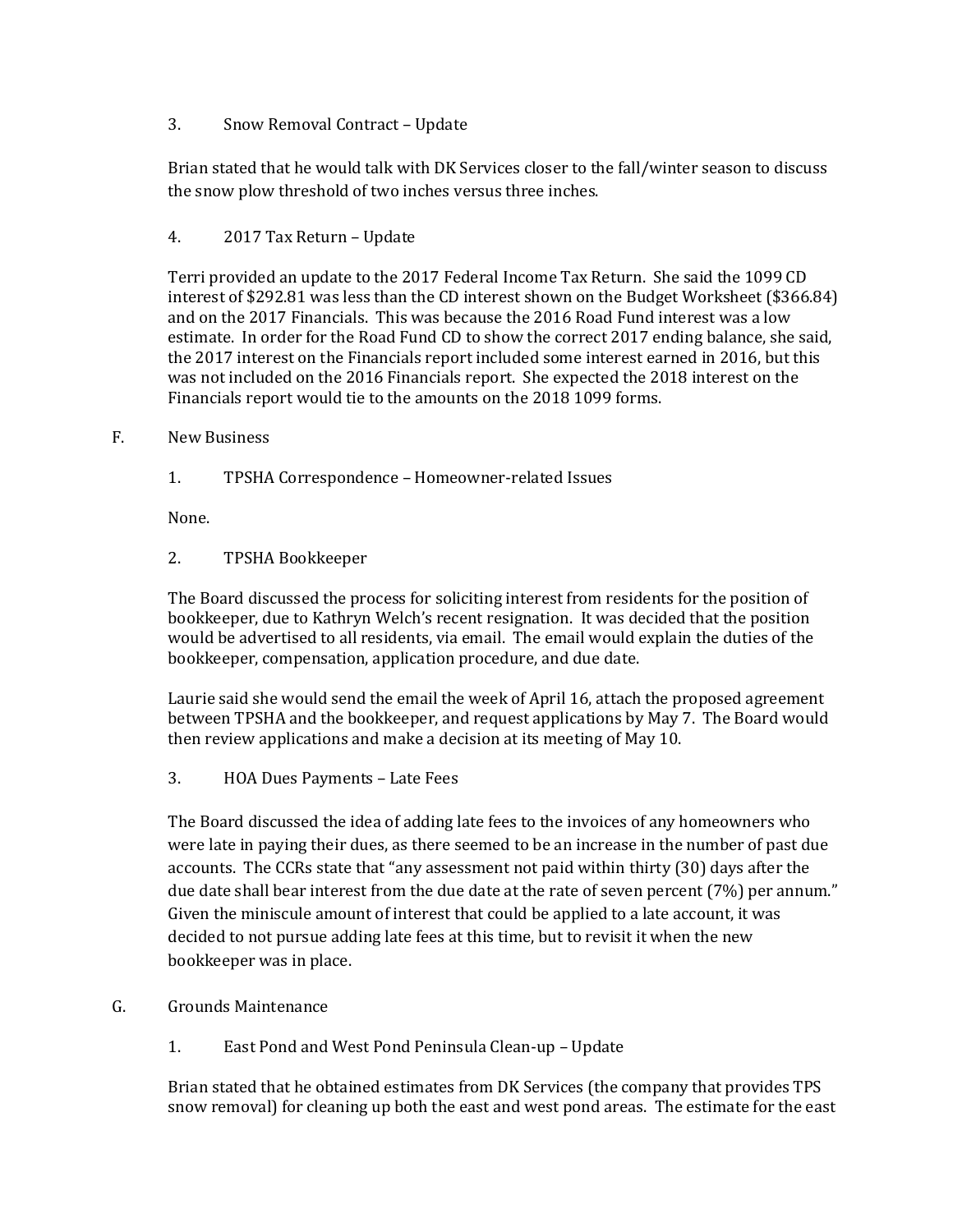pond clean-up, including removal of waste, was \$1,275. The estimate for the west pond peninsula clean-up, which included chipping and leaving the waste, was \$1,750.

It was noted that some west pond homeowners had indicated a willingness to work on cleaning up the peninsula. Given this, it was decided to move forward with cleaning the east pond area (north and west sides) this spring and revisit clean-up of the west pond.

Moved by Terri, supported by Jim, to approve the east pond clean-up by DK Services at the estimated cost of \$1,275. Motion carried unanimously.

Brian said DK Services also provided an estimate of \$250 per mow for the entrances only (the same as our current contractor Lee's Outdoor Services) and \$525 per mow for a complete mow (\$75 more per mow than Lee's). The Board agreed that it would not pursue bids for lawn maintenance and it would retain the current lawn service provided by Lee.

2. Application of Weed Control

The Board discussed whether weed control was needed on TPS property along Textile Road, as this was done in previous years. It was decided that weed control was not needed at this time, and that the Board would re-visit as needed.

3. Finalize Spring Clean-up Details

Brian stated that he would order 22 yards of mulch from Nature's Garden and have it delivered to both entrances (more at the north entrance). As he would be out of town that weekend, Laurie would purchase pretzels from Benny's Bakery for each entrance. She and Terri would provide a card table and a clipboard/sign-in sheet at each entrance. Brian would deliver water and yard waste bags to Laurie and yard waste bags to Terri prior to May 5.

Terri stated that she would spray Round-up around the south entrance, and Brian said he would do the same at the north entrance, which would help keep weeds from growing through the mulch.

Laurie said she would send a reminder email to residents a week prior to clean-up day, and Brian said he would place a reminder note at the mailboxes a few days in advance.

Brian said he would contact Lodi Nursery to ask about the health of the vegetation that was planted last year at the north entrance.

With regard to the fallen tree behind the Sisung/Cole property, located on the radio station property, Lindsay said she would contact the radio station to ask about having it removed.

H. Open Floor

Terri noted that the TPSHA By-laws required the Treasurer to "cause an annual audit of the Association books to be made by a public accountant at the completion of each the fiscal year." The Board discussed checking with TPS residents after the new bookkeeper was in place, via email, as to whether any were accountants and a willingness to assist with an audit. Terri said she could also check with previous neighbor, Kirk Johnson, who is a CPA. The Board thought the annual audit should be added to the list of Future Agenda Items and revisited at the end of the year.